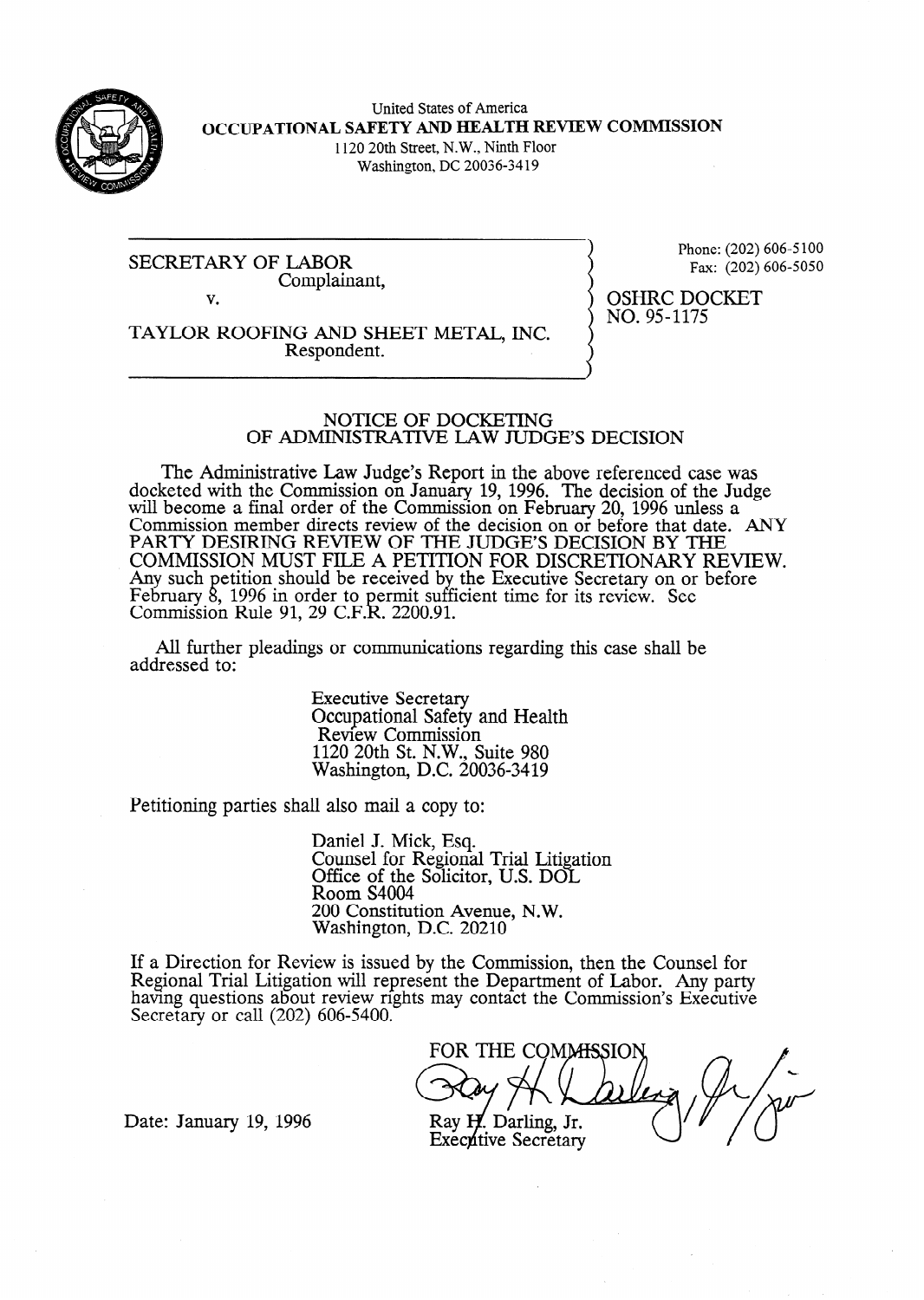# DOCKET NO. 95-1175

# NOTICE IS GIVEN TO THE FOLLOWING:

Patricia Rodenhausen, Esq. Regional Solicitor Office of the Solicitor, U.S. DOL 201 Varick, Room 70? New York, NY 10014

Robert W. Taylor, President Taylor Roofing and Sheet Metal 26 Aldgate Drive Brick, NJ 08724

Irving Sommer Chief Administrative Law Judge Occupational Safety and Health Review Commission One Lafayette Centre 1120 20th St. N.W., Suite 990 Washington, DC 20036 3419

00114119654:02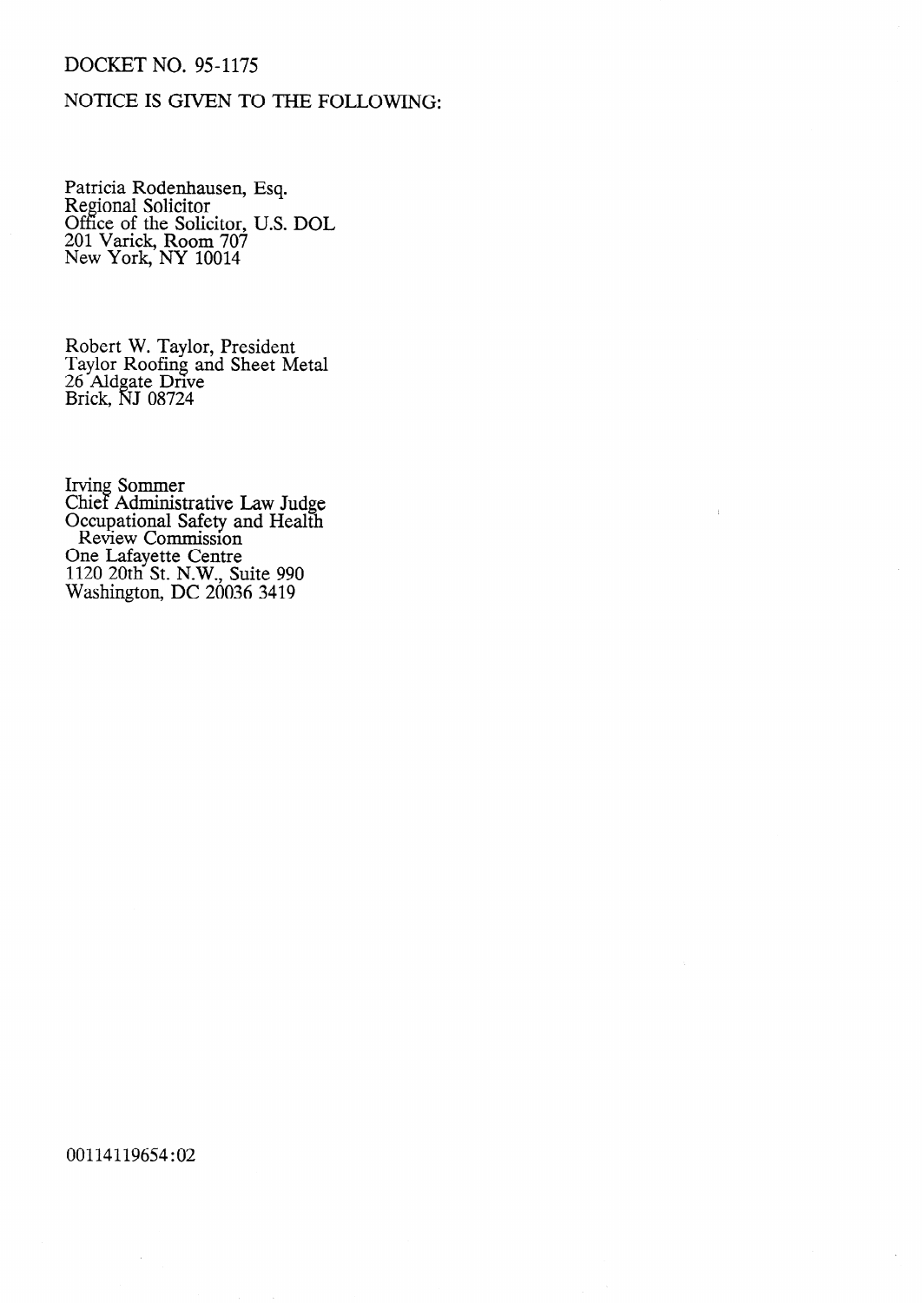## UNITED STATES OF AMERICA OCCUPATIONAL SAFETY AND HEALTH REVIEW COMMISSION

.

.

.

.

.

SECRETARY OF LABOR,

Complainant,

 $\mathbf{v}$ .  $\mathbf{v}$ 

. Docket No. 95-l 175

TAYLOR ROOFING & SHEET . METAL, INC.

Respondent. .

## APPEARANCES:

Luis A. Micheli, ESQ. Ms. Sabina Rezza U.S. Department of Labor New York, N.Y. For the Complainant

Robert Taylor, President Taylor Roofing and Sheet Metal, Inc. Brick, N.J. For the Respondent

Before: Chief Judge Irving Sommer

## **DECISION AND ORDER**

This is a proceeding under section 10(c) of the Occupational Safety and Health Act of 1970, **29** U. S.C. section 65 l-678(the Act), to determine whether Respondent, Taylor Roofing & Sheet Metal, Inc. ("Taylor") filed a timely notice of contest of the citations and penalties proposed by the Secretary for alleged violations of the Act. A hearing was held on the Secretary's motion to dismiss Taylor's notice of contest.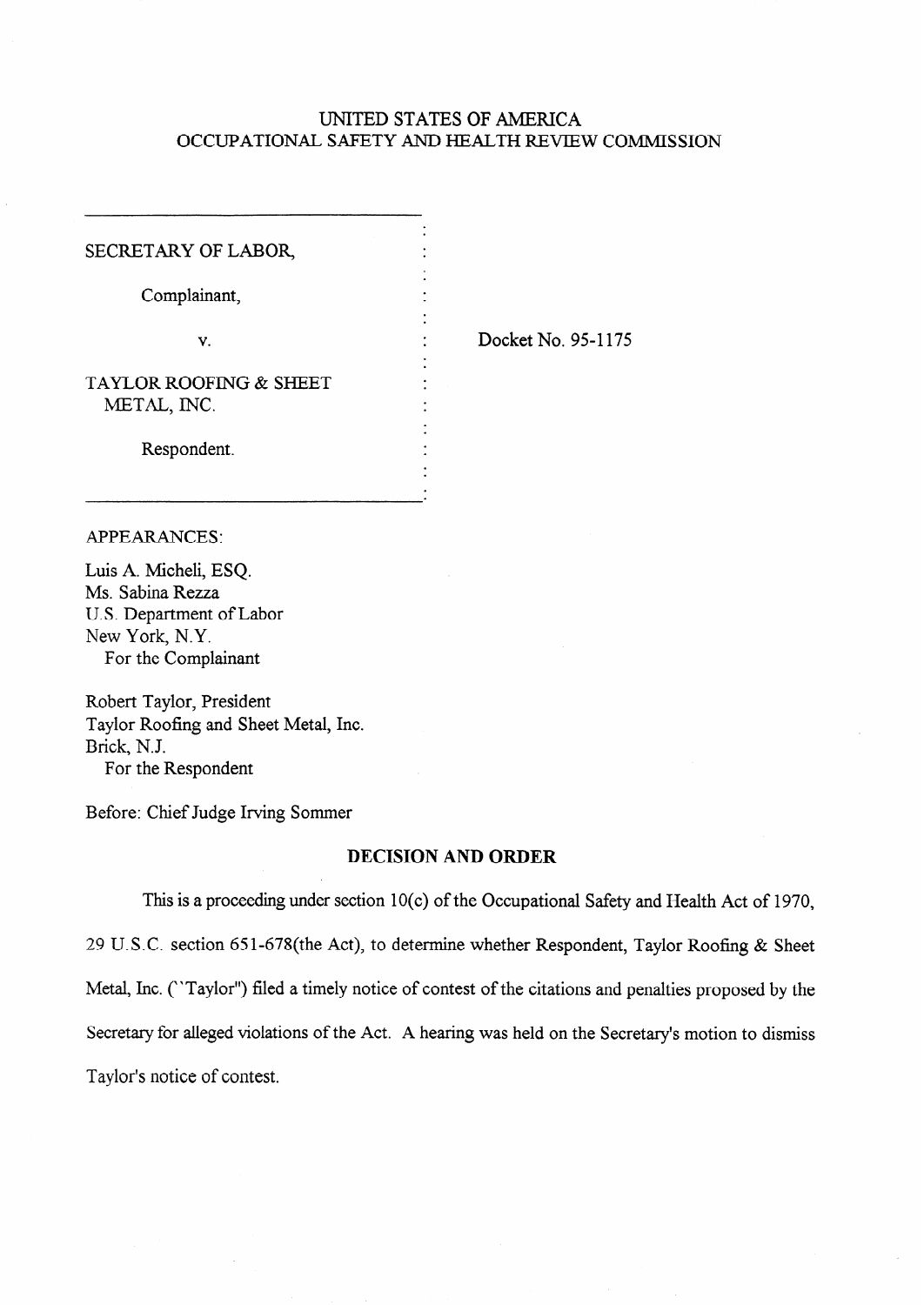### **BACKGROUND**

The citations setting forth the alleged violations and the accompanying notification of proposed penalty were issued by certified mail on June 14, 1995. Taylor received these documents on June 19, 1995. Pursuant to section 10(a) of the Act, 29 U.S.C. section 659(a), Taylor was required to notify the Secretary of any intent to contest within 15 working days of receipt of the  $\mathbf{r}$  and  $\mathbf{r}$  is  $\mathbf{r}$  ,  $\mathbf{r}$  is the absence of a timely context,  $\mathbf{r}$ the citations and proposed penalties would be deemed a final judgment of the Commission by the citations and proposed penalties would be deemed a final judgment of the Commission by operation of law. Section  $10(a)$ .

In a letter dated July 18, 1995 to the Commission Taylor stated "We are appealing the commission to Docket our case."

#### **DISCUSSION**

issue presented is whether that untimely filing may be excused under the circumstances. An otherwise untimely notice of contest may be accepted where the delay in filing was caused by deception on the part of the Secretary or by failure of the Secretary to follow proper procedures. An employer is also entitled to relief under Fed. R. Civ. P.  $60(b)(1)$  if it demonstrates that the Commission's final order was entered as a result of "mistake, inadvertence, surprise, or excusable neglect" or under Rule 60(b)(6) for such mitigating circumstances as absence, illness, or a disability which prevents a party from protecting its interests. Branciforte Builders, Inc., 9 BNA OSHC 2113, 1981 CCH OSHD par. 25,591 (No. 80-1920, 1981). Here, there is no contention and no showing that the Secretary acted improperly or that the factors mentioned in Rule 60(b)(6) are present. The citation "plainly state(s) the requirement to file a notice of contest within the prescribed time period." Roy Kay, 13 BNA